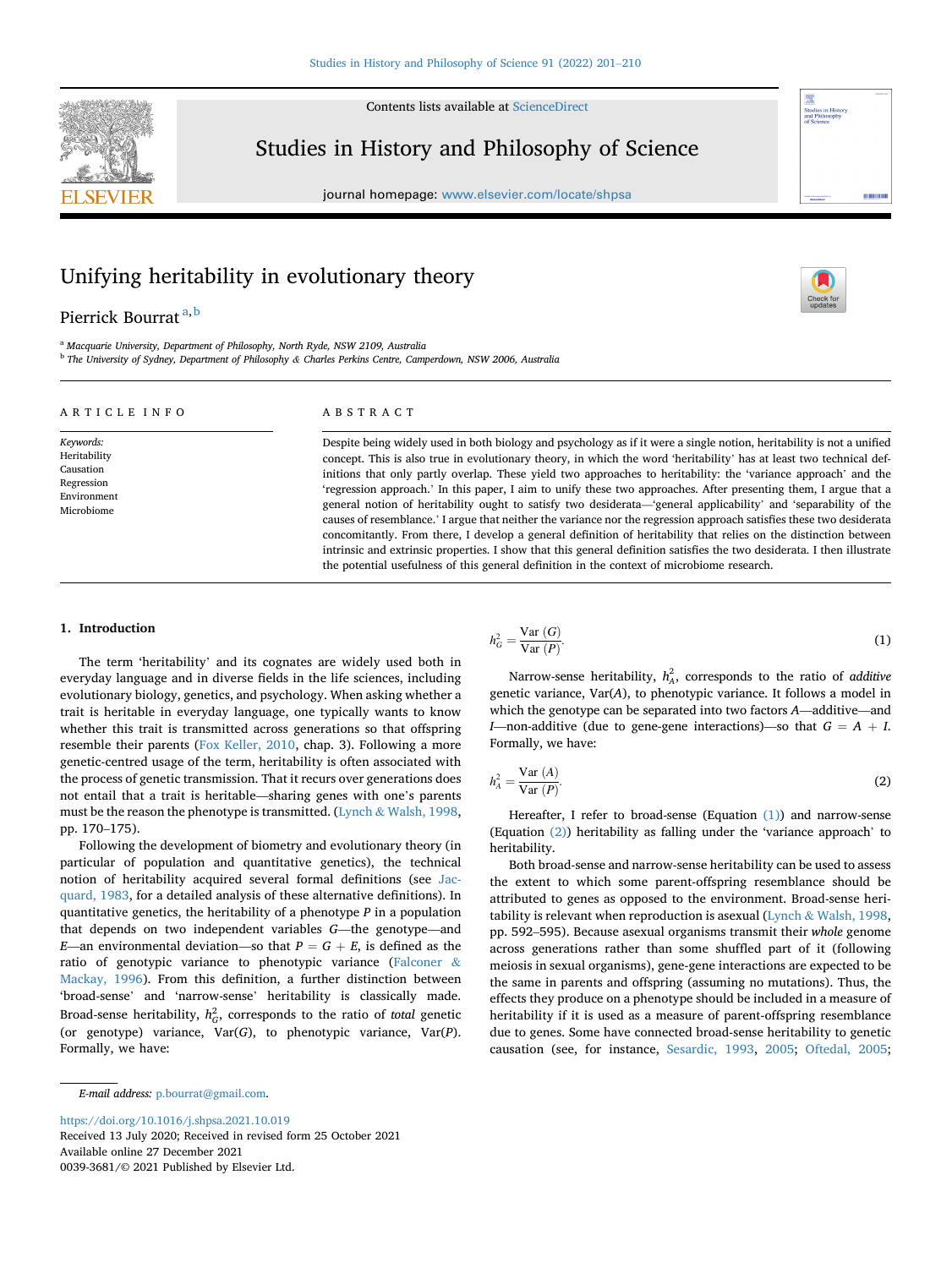[Tabery, 2014](#page-9-7); [Lynch](#page-9-8) & [Bourrat, 2017](#page-9-8); [Tal, 2009;](#page-9-9) [Bourrat, 2021](#page-8-0)). Others, following [Lewontin \(1974\),](#page-9-10) have denied that such an interpretation is warranted (for analyses of the debate, see [Oftedal, 2005;](#page-9-6) [Tabery, 2014](#page-9-7)).

Narrow-sense heritability is relevant when genes are shuffled at every generation so that, in the long run, one can consider that a given allele at locus L1 has no more chance to interact with an allele at locus L2 than it has with any another allele at the same locus. Such a situation is a good approximation of what happens in sexual organisms [\(Falconer](#page-9-3) & [Mackay,](#page-9-3) [1996,](#page-9-3) chap. 10), although that involves many caveats I will not discuss here.

In the biometric tradition, heritability,  $h_b^2$ , is defined as the regression slope of average offspring phenotype on average parental phenotype without reference to genes [\(Jacquard, 1983\)](#page-9-2). Following the least-squares method ([Lynch](#page-9-1) & [Walsh, 1998](#page-9-1), pp. 39–42), the regression slope of a variable *X* on another variable *Y*,  $\beta_{XY}$ , is equal to the covariance between the two variables, divided by the variance of Y, so that  $\beta_{XY} = \frac{Cov(X,Y)}{Var(Y)}$ . In the case of heritability, assuming asexual reproduction, we have:

<span id="page-1-0"></span>
$$
h_b^2 = \frac{\text{Cov} (P', P)}{\text{Var} (P)},\tag{3}
$$

where  $P'$  is the average offspring phenotype coming from a parent. Hereafter, I refer to Equation [\(3\)](#page-1-0) as the 'regression approach' to heritability.

Facing these different technical definitions of heritability, novices and sometimes more expert readers might feel uncertain about the differences and similarities between these definitions. Do they play the same explanatory role? Are they genuinely different? Do they rest on the same conceptual foundations? How do they relate to genetic causation and genetic transmission? In this paper, I propose a new definition of heritability that is motivated by the aim to address an unresolved tension existing between the variance and regression approaches. In some settings, the two approaches yield different answers about the heritability of a trait. If one assumes, as I do, that heritability is a single concept or ought to refer to a single value in a particular setting, this is problematic. In developing my new definition, I will provide novel answers to the aforementioned questions.

To meet my goal, I start by discussing the vexed topic of heritability and genetic causation. I argue that, following the variance approach, heritability can be connected to genetic causation following the interventionist or difference-making account of causation. I then link this conception of heritability to genetic transmission. Next, I present a setting in which the variance and the regression approach arrive at different conclusions about the heritability of a trait. I argue that having two different heritability values for the same setting undermines our capacity to assess the extent to which natural selection operates in this setting. From there, I set two desiderata that an adequate heritability concept ought to satisfy. I call these 'general applicability' and 'separability of the causes of resemblance.' I show that these desiderata are concomitantly satisfied by neither of the two approaches. This leads me to reject the two approaches as the preferred one in the context of evolutionary theory. I present an alternative definition of heritability that meets these two desiderata. This definition relies on the distinction between extrinsic and intrinsic properties. I elaborate on this definition for situations in which different causes of phenotype are not independent. Finally, I show the potential relevance of this general definition in the context of microbiome research.

# <span id="page-1-5"></span>2. The variance approach and its relations with genetic causation and transmission

In this section, I start by analysing in what sense broad-sense heritability is associated with genetic causation and extend my reasoning to narrow-sense heritability. I then show how genetic causation and

transmission are connected. Before delving into the analysis, it should be noted that, when referring to the variance approach of heritability, one can focus exclusively on the notion of genetic causation rather than transmission. This is particularly the case with the use of broad-sense heritability in behavioral genetics ([Bourrat, 2021;](#page-8-0) [Downes](#page-9-11) & [Matthews, 2020;](#page-9-11) [Grif](#page-9-12)fiths & [Stotz, 2013](#page-9-12); [Lewontin, 1974;](#page-9-10) [Lynch](#page-9-8) & [Bourrat, 2017](#page-9-8); [Oftedal,](#page-9-6) [2005](#page-9-6); [Sesardic, 1993](#page-9-4), [2005](#page-9-5); [Tabery, 2014](#page-9-7)). In this discipline, heritability is used to estimate the extent to which phenotypic variation, at the population level, is statistically associated with genetic variation when all gene-gene interactions are considered. Whether such a statistical association should be interpreted causally has been a topic of controversy.

The reasoning behind this use of heritability is the following. At birth, individuals are endowed with genes that come from their parents, and they develop in a particular environment. Within a causal interpretation of the concept, a heritability measure is supposed to tell us how much a phenotype causally depends on the genotype rather than the environment in which the individual develops. In a population, the more deviations from the mean population phenotype are due to genotypic deviations, the higher those phenotypic deviations are 'caused' by genotypic deviations. This translates into a high broad-sense heritability value. In contrast, when phenotypic deviations are small in comparison to phenotypic deviations due to the environment or there are none, broad-sense heritability is low or nil.<sup>[1](#page-1-1)</sup>

One potential objection to the definition of 'genetic causation' as 'deviation from the mean phenotype' is that it does not correspond to the typical notion of genetic causation. When asking whether genes or the environment cause a phenotype, one might intuitively think that it means a phenotype could develop in the absence of one or the other. It should be clear, however, that it cannot be so when referring to genetic causation in the context of heritability. It does not make sense to ask what a phenotype with no genotype or developing in no environment would be. An organism, by definition, is constituted by a genotype and it develops in an environment. Thus, both genes and the environment are contributors to an organism's phenotype. This point has been widely acknowledged in the literature. It is referred to as the 'interactionist consensus' by [Sterelny](#page-9-13) and Griffi[ths \(1999,](#page-9-13) pp. 97–100). $^{2}$ 

What do 'genetic' and 'environmental' causes of phenotype mean in the context of heritability, if not the presence or absence of the environment/genes for an individual? One possible answer is that a genetic cause can be characterised as changes in the values of the genotype producing changes<sup>[3](#page-1-3)</sup> in the value of the phenotype in a population. Mutatis mutandis, an environmental cause can be characterised as a change in the value of the environment. A deviation from the mean is one way to operationalise those changes in value. Elsewhere, I provide a systematic defense of this interpretation (see [Bourrat, 2021](#page-8-0)).

Such a conceptualisation of genetic causation can be framed within the difference-making account of causation ([Woodward, 2003,](#page-9-14) [2010;](#page-9-15) [Bourrat, 2020,](#page-8-1) [2021](#page-8-0); [Pearl, 2000;](#page-9-16) [Lynch](#page-9-8) & [Bourrat, 2017;](#page-9-8) [Lynch, 2021](#page-9-17))[.4](#page-1-4) Following this account, causation in a minimal sense between two variables is established when the change in the value of one variable (say X)

<span id="page-1-1"></span> $^{\rm 1}$  Note that environmental deviations are measured as phenotypic deviations that remain once deviations that can be explained by individuals sharing a portion of their genotype with their kin have been taken into consideration. An immediate implication is that if parents not only pass on their genetic material (DNA) to their offspring but also other factors, these factors might be counted as 'genetic' (for developments of this idea see [Bourrat](#page-9-18) & [Lu, 2017](#page-9-18); [Lu](#page-9-19) & [Bourrat,](#page-9-19) [2018\)](#page-9-19).

<span id="page-1-2"></span><sup>&</sup>lt;sup>2</sup> Fisher was very well aware of this when writing his seminal paper on the analysis of variance: 'loose phrases about the "percentage of causation" which obscure the essential distinction between the individual and population should be avoided' ([Fisher, 1918,](#page-9-20) pp. 399–400).

<span id="page-1-4"></span><span id="page-1-3"></span><sup>3</sup> Assuming a range of possible changes (those observed in real populations). Note in passing that deviations from the mean as a way to approach causation is not at all restricted to genetic causation since it is at the basis of ANOVA and regressions that are widely used in many sciences.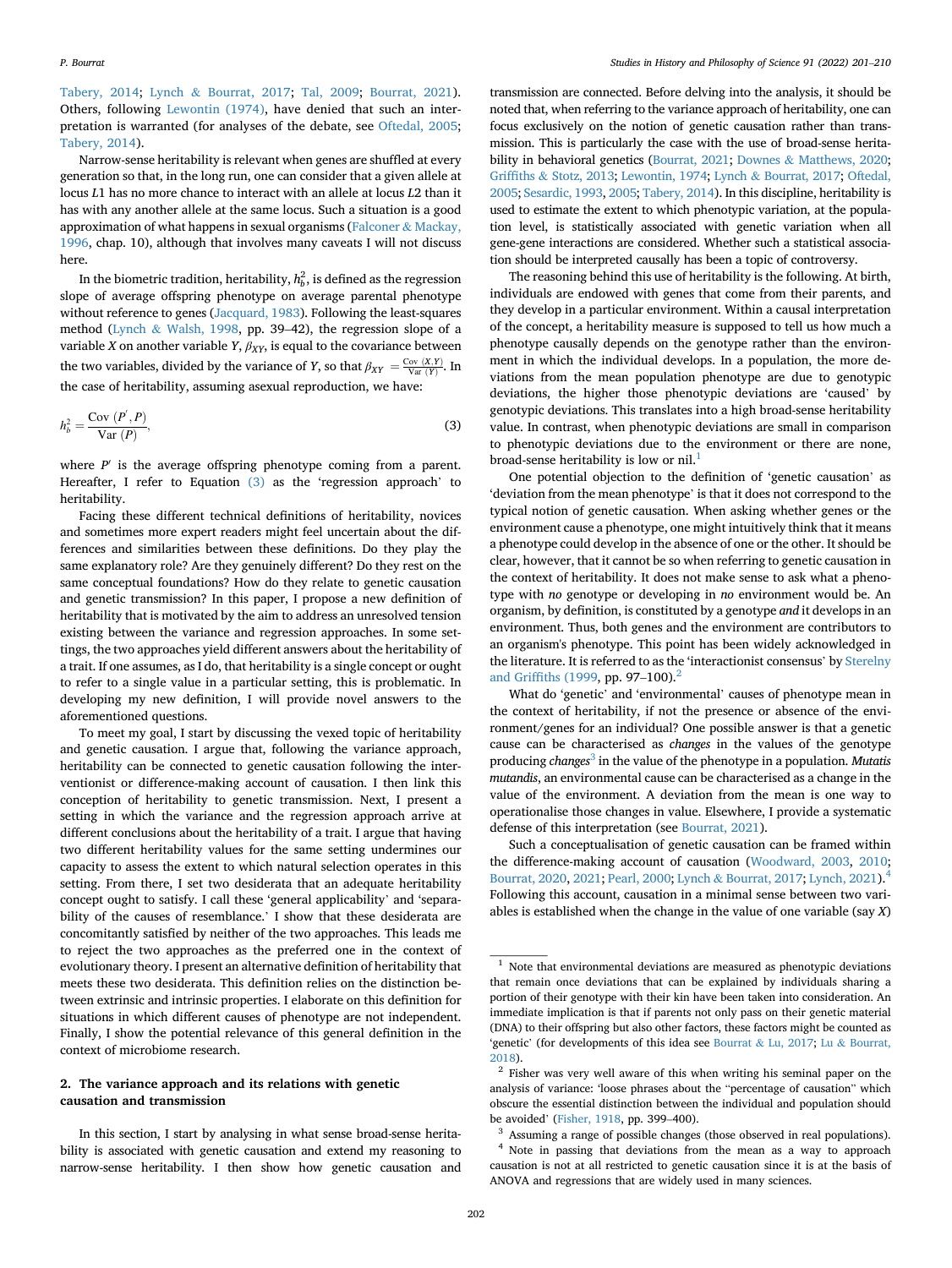produces a change in the value of another at a later time (say Y), provided the change in X—known as an 'ideal intervention' in this literature—did not lead to any other change at the time it was made. Sometimes the change is from 'presence' to 'absence,' but this need not be. It can be between different values of X. This account of causation has received both verbal (e.g., [Waters, 2007;](#page-9-21) [Woodward, 2003](#page-9-14), [2010](#page-9-15)) and more formal treatments (e.g., [Bourrat, 2019b](#page-8-2); Griffi[ths et al., 2015;](#page-9-22) [Pearl,](#page-9-23) [2009;](#page-9-23) [Pocheville et al., 2017](#page-9-24); [Spirtes et al., 2000\)](#page-9-25).

When one applies the interventionist account to the genotypephenotype relationship in a population, an ideal intervention on genotype leading, on average, to a given change in phenotype, establishes the extent to which a variation in genes cause a variation in a phenotype in this population. The ratio of the two changes can then be used as a measure of the relative influence of genes on the phenotypic differences as opposed to environmental ones. While the connections between heritability and the interventionist account of causation are more subtle, this is, in essence, is what broad-sense heritability captures. In [Bourrat](#page-8-0) [\(2021\)](#page-8-0), I provide a detailed analysis that establishes the links between the interventionist account and heritability formally. Due to lack of space, I will not reiterate it here. However, I will respond to some potential objections to this way of conceptualising heritability.

First, one might think that there is an important impediment to applying the interventionist reasoning to any real situation. They might reason that performing an ideal intervention on the genotype (or any other variable for that matter) of an individual would require the ability to physically alter its genotype, observe the change in phenotype, and compare it to the phenotype, had the genotype of this individual not been changed. However, since this procedure is physically impossible, does it not then prevent one from establishing causation, not only genetic causation but causation tout court, using the interventionist account?

To respond to this potential objection, let me first note that there are at least two projects one might pursue with respect to genetic causation and heritability. One of these projects is purely conceptual. It aims to answer the following question: 'can broad-sense heritability be connected to causation (especially the interventionist account), and if yes, under which conditions?' This is the project I am concerned with here.

The second project is more epistemic and aims to answer the following question: 'assuming a phenotype under genetic influence, does an estimate of broad-sense heritability obtained from a set of data characterise this causal relationship adequately?' The two projects are connected because whether an estimate is judged adequate will depend on whether it satisfies the conditions for heritability to be linked to causation. However, one might be purely interested in the first question without needing to refer to any data or epistemic considerations.

Coming back to the concern that an ideal intervention is not physically possible, one can respond as follows: while it is true that ideal interventions are physically impossible, one can nevertheless conceptualise that they are possible, and that enough to have a causal explanation. Thus, one can ask what would be the effect of altering the genotype of an individual without having to worry about whether this can be done in the physical world. This fits squarely with the first of the two projects. That it is physically impossible to alter a genotype and yet yield causal explanation should not be viewed as surprising. The interventionist account is, indeed, part of a broader family of accounts of causation, namely, counterfactual accounts. The term 'counterfactual' literally means against the fact (i.e., what is observed). To estimate the extent to which genes are a cause of phenotype, one can develop methods to emulate an ideal intervention in the physical world, either by designing experiments or from observed data. Using these methods, one can know with some degree of confidence what the outcome of such an intervention would be without it taking place. With both experiments and observational studies, a number of methodological precautions must be taken to be able to infer causation from data. When the data is purely observational, as is typically the case with human traits, this inference is especially perilous. This point applies for any observational data, not solely with respect to heritability. I will not be concerned here with those precautions because

estimating heritability belongs to the second of the two projects mentioned above.

A second type of objection within the project of linking heritability to causality conceptually concerns the existence of such a link in conditions of gene-environment interaction. It has been noted numerous times that heritability can be connected to genetic causation only when there is no gene-environment statistical interaction (i.e., gene and environment are additive causes of phenotype) [\(Grif](#page-9-12)fiths & [Stotz, 2013;](#page-9-12) [Lewontin, 1974;](#page-9-10) [Sesardic, 2005;](#page-9-5) [Tal, 2012](#page-9-26)). One consequence of the existence of statistical gene-environment interactions (as well as different genotypes and environments in different populations) is that the causal interpretation of heritability can only be a local one—that is, one that does not extend to populations with different genotypes and environmental conditions. This means that interpreting heritability causally in situations of substantial gene-environment interaction is not warranted. This point is independent of any epistemic considerations (see [Taylor, 2006](#page-9-27), [2010](#page-9-28), for some related problems).

There are two things to note in regard to this objection. First, this objection is not specific to heritability. The same difficulties of characterising a causal relationship with a single number will be encountered in any situation of interacting causes ([Bourrat, 2021;](#page-8-0) [Sesardic, 2005](#page-9-5); [Tal,](#page-9-9) [2009\)](#page-9-9).

Second, the interventionist account has some resources permitting us to partly address this problem. It allows characterising and comparing causal relationships over different 'dimensions,' such as 'invariance,' 'stability,' and 'specificity' (see [Woodward, 2010](#page-9-15), [2003;](#page-9-14) [Pocheville et al.,](#page-9-24) [2017,](#page-9-24) for verbal and formal attempts). To give an example, a causal relationship might be very unstable. That is, it might not hold in most backgrounds. However, following Woodward's analysis, this lack of stability does not imply the relationship is noncausal. It just scores lower on that dimension than a more stable one. The same applies to other dimensions. In my recent analysis, I show that statistical interaction and locality can be viewed from the perspective of Woodward's notions of stability and invariance (see [Bourrat, 2021](#page-8-0)). Thus, despite the difficulties of characterising relationships in which there is substantial gene-environment interaction, this is possible provided that more information about the relationship is given. In other words, there is scope to develop more complex metrics based on heritability for situations of gene-environment interactions. Doing so, however, would go beyond the scope of this paper. For simplicity, my analysis will assume no gene-environment statistical interaction. This is a classical assumption made the basic 'ACE' model of behavioral genetics (see [Knopik et al.,](#page-9-29) [2016,](#page-9-29) appendix). In Section [5,](#page-6-0) I will take up the problem of gene-environment covariance, which is another way in which genes and environments might not be 'independent.'

Admittedly, the point that local relationships are nonetheless causal following a nuanced view of causation means that extrapolating the heritability measure from one population to another is generally unwarranted. A further response to this objection might be that it is unclear that within-population or local measures, in and of themselves, have no value, as, for instance, the successful use of heritability estimates in breeding programs attests (see [Lynch](#page-9-1) & [Walsh, 1998](#page-9-1), p. 5, for a brief overview).

Having drawn a link between broad-sense heritability and genetic causation, can this be extended to narrow-sense heritability? The only difference between narrow- and broad-sense heritability is that the former does not account for the influence of gene-gene interactions (i.e., dominance and statistical epistasis) on phenotype. This means that narrow-sense heritability can be interpreted causally using the same reasoning as for broad-sense heritability but with a slightly different meaning of 'genetic causation.' In the context of narrow-sense heritability, 'genetic causation' refers to 'genetic causation once gene-gene interactions have been discounted.' It should be noted that there are specific epistemic problems with the attempts to eliminate all the effects of gene-gene interactions that causally influence a phenotype. For a discussion in the context of the missing heritability problem, see [Zuk](#page-9-30)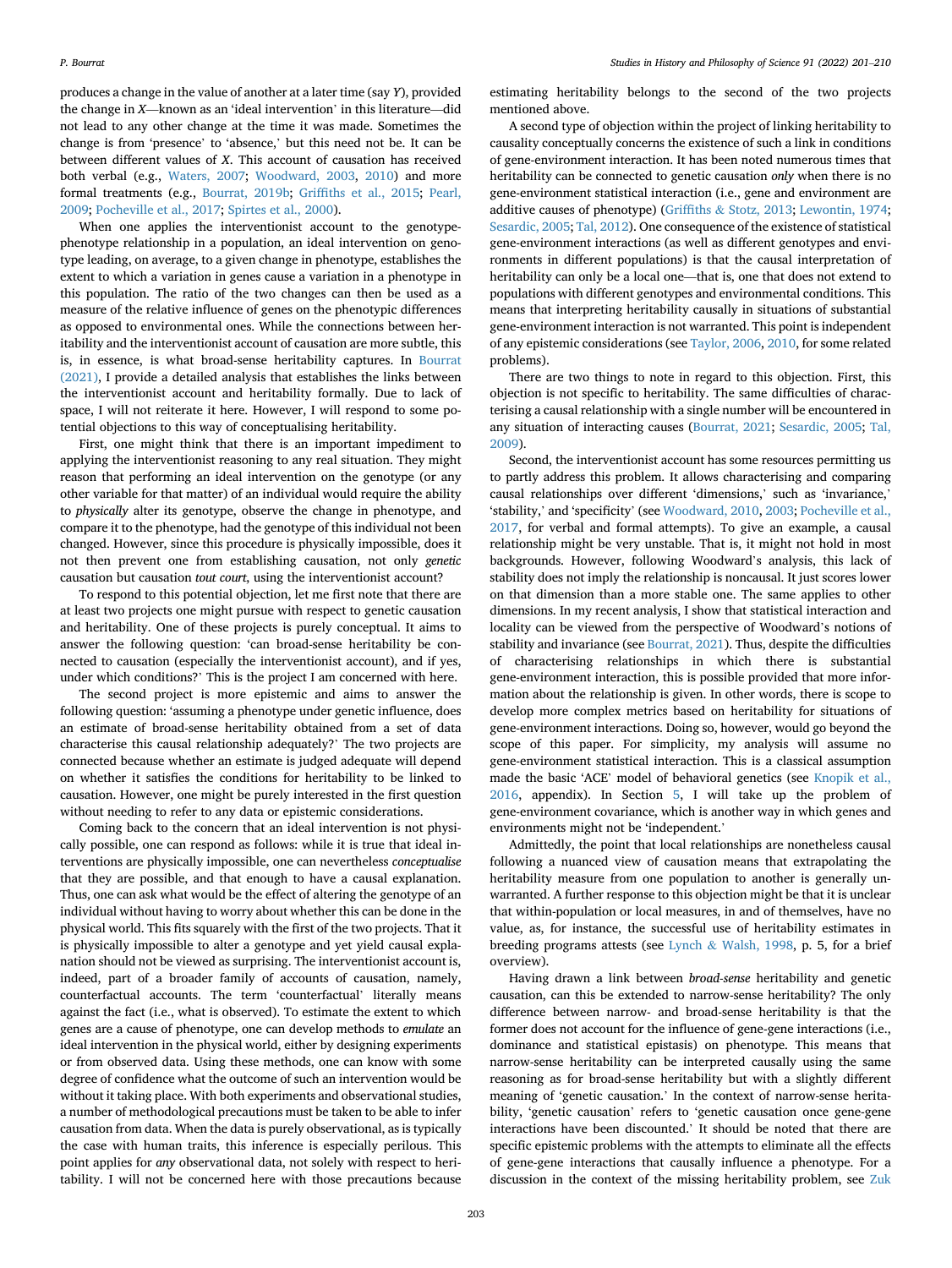[et al. \(2012\)](#page-9-30). As with broad-sense heritability, I will not tackle these issues here.

Thus far, I have argued that the variance approach to heritability can be connected to genetic causation when measured over the lifetime of an organism—that is, how genotypes that organisms are endowed with at conception can causally influence their phenotypes. I now ask how this is related to transmission and parent-offspring similarity. Following the variance approach (whether broad-sense or narrow-sense heritability), genes happen to be transmitted from parent to offspring.<sup>[5](#page-3-0)</sup> Assuming that, everything else being equal, the same genotype or allele has a similar effect on a phenotype in both parents and offspring (or later generations), one can deduce the extent to which a parent-offspring resemblance (assuming they live on average in the same environmental conditions) is genetic, provided we know the portion of the genotype transmitted from parents to offspring. When the resemblance is high, assuming parents transmit their whole genotype to offspring, we can conclude that this resemblance is almost entirely due to genes. This translates into a high heritability. In contrast, when the same offspring do not resemble their parent, we can deduce that genes play no role in the determination of the phenotype. In such cases, heritability is low or nil. Thus, heritability can be used both as a measure of genetic causation and also phenotypic resemblance due to genetic transmission, where the latter is inferred by the reoccurrence of genotypic effects on phenotypes at each generation.

To sum up, heritability, following the variance approach, can be regarded as an adequate measure, in some conditions, of genotypic causation qua context-dependent (i.e., local) difference-making causation. Further, genetic causation can serve as the basis of measuring the extent to which the similarity between parents and offspring is genetic. However, as we will soon appreciate, this conception of heritability is in tension with the regression approach. To calculate the heritability of a trait using the regression approach, one does not need to assume that any gene is causally related to a phenotype or transmitted from parent to offspring. To unveil this tension and what it implies, I next present a setting in which, depending on whether one uses the regression or the variance approach to heritability, a different value for heritability is obtained. In Section [4](#page-4-0), I alleviate the tension between these two conceptions by proposing a more general definition that satisfies two desiderata one can reasonably demand for a sound concept of heritability.

#### 3. Conflicting heritabilities

# 3.1. A problem

To show what separates the variance from the regression approach, let us examine the following biological setting.

Let us suppose a species of plant with individuals living in two possible environments: 'rich' and 'poor.' Assume that individuals in the rich environment are ceteris paribus taller than those living in the poor environment. Assume now a population of genetically identical individuals of these plants with offspring plants living in the same environment as their parents. Finally, assume that reproduction is asexual and that parents transmit their genetic material (DNA sequences) faithfully to their offspring.

What is the heritability of height in this population following the regression approach? Recall that it is a measure of similarity between parents and offspring in the following sense. A trait is heritable if parents which deviate by  $x$  units from the mean value of the trait in the population are more likely than other individuals with a different phenotype to produce offspring which deviate by  $x$  units from the mean value of the trait in the offspring population.

This response is in sharp contrast with the answer one would obtain using the variance approach. Whether using the broad-sense or narrowsense definition of heritability, this answer would be that heritability is nil in the above example. Why? Simply because we assumed that the population is composed of genetic clones. Thus, the genotypic variance and consequently the additive genotypic variance in this population are both zero. It follows that the ratios of these variances to phenotypic variance, which constitute the definitions of heritability (broad-sense and narrow-sense, respectively) following the variance approach, are nil.

Thus, we have two answers for the heritability value of the same trait in the same population. These conflicting answers can have significant implications beyond the concept of heritability. To see that, assume now that tall individuals produce more offspring than short individuals. The two approaches would lead to different answers about whether height evolves by natural selection in the population since heritability is a necessary ingredient for evolution by natural selection [\(Bourrat, 2014,](#page-8-3) [2015b;](#page-8-4) [Brandon, 1990;](#page-9-31) [Godfrey-Smith, 2007](#page-9-32); [Lewontin, 1970](#page-9-33); [Mameli,](#page-9-34) [2004;](#page-9-34) [Okasha, 2006](#page-9-35)). This is an unsatisfactory situation since whether evolution by natural selection occurs is a matter of fact rather than definition. If this reasoning is correct, there are two possible conclusions: either one of the two definitions should be favoured over the other, or neither of the two definitions is adequate, at least in the context of evolutionary theory. As we shall see, many authors have argued for one of the two definitions being the correct one. I will argue that this is not so, and a third definition of heritability is preferable.

# 3.2. Uncovering the tension

One way to uncover the origin of the tension between the regression and variance approaches to heritability is to notice that they are formally equivalent when some assumptions (in particular about the environment) are made [\(Okasha, 2010\)](#page-9-36).

Recall the definition of heritability following the regression approach:

$$
h_b^2 = \frac{\text{Cov} (P', P)}{\text{Var} (P)}.
$$
\n(3)

Following the assumptions of the height example presented above, individuals breed true. Following the model used with the variance approach, we have  $P = G + E$  and  $P' = G' + E'$ , where G' and E' are the offspring genotype and environmental deviation, respectively, and, since individuals reproduce asexually, we have  $G' = G$ . Consequently, making those assumptions, we can develop Equation [\(3\)](#page-1-0) as:

<span id="page-3-1"></span>
$$
h_b^2 = \frac{\text{Cov}(G + E', G + E)}{\text{Var}(P)}.\tag{4}
$$

Since the covariance of a variable with itself is its variance, using the distributive property of variance and covariance, Equation [\(4\)](#page-3-1) can be rewritten as:

$$
h_b^2 = \frac{\text{Var}(G) + \text{Cov}(G, E) + \text{Cov}(E', G) + \text{Cov}(E', E)}{\text{Var}(P)}.
$$
 (5)

It can be deduced from this equation that the variance heritability and the regression heritability are equal when we have  $Cov(G, E) = Cov(E, E)$  $G$ ) = Cov(E', E) = 0. In words, the two definitions of heritability are equivalent in a genetic context when there are no gene-environment correlations (both between the genotype of the parent and its environment, and the environment of its offspring) and no correlation between the parental and offspring environments (see also [Okasha, 2010,](#page-9-36) Appendix).

It can also be deduced that variance heritability is a component of regression heritability in biological systems, since we have:

<span id="page-3-0"></span><sup>5</sup> Depending on whether organisms are asexual or sexual, not all genes are transmitted from parent to offspring.

<span id="page-3-2"></span><sup>6</sup> [\(Okasha, 2010](#page-9-36), Appendix, arrives at the same form, except he uses the narrow-sense rather broad-sense heritability).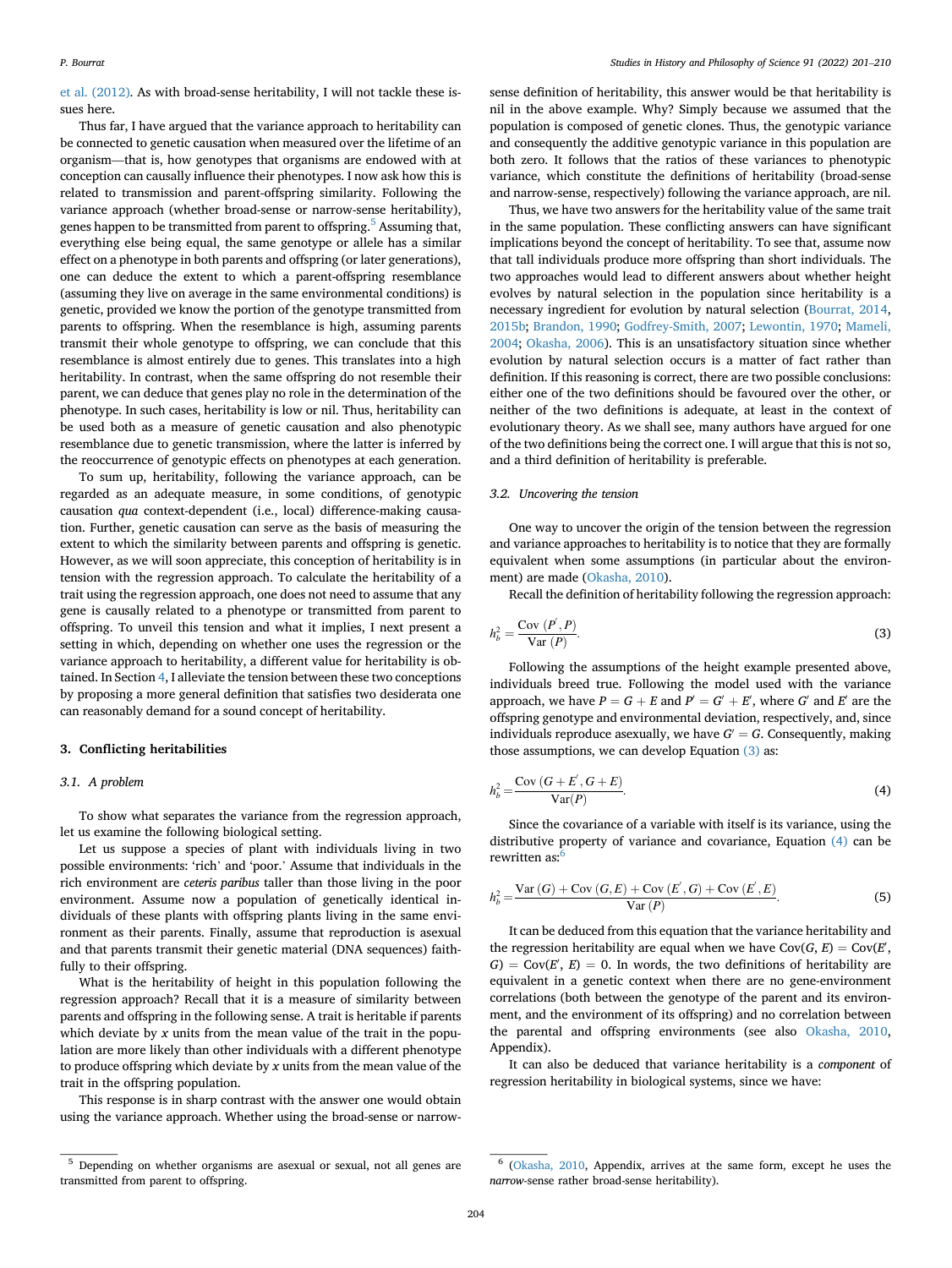$$
h_b^2 = h_G^2 + \frac{\text{Cov}(G, E) + \text{Cov}(E', G) + \text{Cov}(E', E)}{\text{Var}(P)}.
$$
 (6)

In the height example above [\(Fig. 1](#page-4-1)),  $G$  and  $G'$  are constant because individuals are clones. This means that Var(G), Cov(G, E), and Cov(E', G) are all nil. However, since the environment of the parents is the same as that of their offspring, we have Cov(E', E)  $>$  0. Thus, heritability of height, when measured with the regression approach, is positive in our example solely due to the parent-offspring environmental covariance being positive.

We now have a clear picture of the relationship between the two approaches to heritability. However, this does not tell us whether one ought to be chosen over the other. In the next section, I argue that neither of the two approaches is satisfactory in general. They both fall short of one of two desiderata one can reasonably demand for a general concept of heritability tailored to evolutionary theory. From there, I propose a general account of heritability that satisfies the two desiderata.

#### <span id="page-4-0"></span>4. The best of both worlds?

#### 4.1. Neither the variance nor the regression definition

My analysis thus far has revealed that a single trait can have a different heritability depending on which approach is used. Facing this tension, one might be tempted to argue that one is better than the other. Some authors in the heritability literature have indeed argued that one approach is more fundamental than the other. For instance, some quantitative geneticists, such as [Lynch and Walsh \(1998,](#page-9-1) pp. 170–171), consider that regression heritability is only an estimate of variance heri-tability.<sup>[7](#page-4-2)</sup> Their rationale is that if heritability is a measure of *genetic* 

<span id="page-4-1"></span>

Fig. 1. Setting leading to conflicting heritability measures. Individual plants are genetic clones, but they live in different environmental patches ('rich' or 'poor'). If there is a correlation between the parental and offspring environment and the phenotype (here height) depends on the variation in the environment, applying the regression definition yields a positive answer while applying the variance (broad-sense) definition leads to a nil heritability.

parent-offspring resemblance and the regression definition can include other terms, it cannot be regarded as defining the genetic component of the resemblance. From a purely genetic perspective, this sounds right.

However, the requirement that heritability refers to genetic variance prevents one from using the notion of heritability in a nongenetic context, as pointed out by [Okasha \(2010\)](#page-9-36), [Rice \(2004](#page-9-37), pp. 203–205), and [Mameli \(2004\).](#page-9-34) For instance, using the variance approach, the heritability of a cultural trait would be nil because cultural entities are nongenetic. Yet, one might believe that cultural traits, and other epigenetic traits considered broadly, are heritable and can be selected. Restricting the definition of heritability to genetic variance arbitrarily limits the legitimate usage of this concept in different domains. Further, the regression definition of heritability is the one recovered from the most abstract equations of evolutionary change, such as the Price equation [\(Price, 1970](#page-9-38)), and thus the one truly relevant in the context of evolutionary theory. These considerations lead [Rice \(2004,](#page-9-37) p. 204) to consider that 'it is more appropriate to think of all measures of additive genetic variance as estimators of parent-offspring covariance.<sup>[8](#page-4-3)</sup>

It should also be pointed out that considering a definition of heritability in terms of genetic variance requires that everyone agree about what 'genetic' refers to when talking about genetic variance. Unfortunately, as discussed in Griffi[ths and Neumann-Held \(1999\),](#page-9-39) Griffi[ths and](#page-9-40) [Stotz \(2006,](#page-9-40) [2013\),](#page-9-12) [Moss \(2003\),](#page-9-41) and [Lu and Bourrat \(2018\),](#page-9-19) such is not the case. One area in which not making this distinction clear has created some confusion is the literature on the missing heritability problem and heritability estimates derived from genome-wide association studies (see [Bourrat](#page-9-18) & [Lu, 2017;](#page-9-18) [Bourrat et al., 2017](#page-9-42); [Bourrat, 2020](#page-8-1); [Turkheimer,](#page-9-43) [2011;](#page-9-43) [Matthews](#page-9-44) & [Turkheimer, 2021](#page-9-44); [Yang et al., 2010;](#page-9-45) [Maher, 2008](#page-9-46)).

Because the variance approach only refers to genes, some have deemed the regression approach to be more general (see [Godfrey-Smith,](#page-9-32) [2007;](#page-9-32) [Okasha, 2010](#page-9-36); [Rice, 2004](#page-9-37)). Although these authors have a point, it is important to note that a sound definition of heritability cannot purely be a matter of parent-offspring similarity if heritability is used to separate environmental from nonenvironmental causes of phenotypic variation. Arguing the contrary would amount to claiming that the distinction between environmental and nonenvironmental causes of phenotypic variation is irrelevant to heritability (and consequently natural selection), which is unsound. Yet, using the regression approach to heritability does not allow for such a distinction.

With all things considered, I argue that neither the variance nor the regression approach can be regarded as the true definition of heritability. The regression approach is general so that it can be applied to any situation in which there are a parent and an offspring population. Still, it is partly unsatisfactory because it only relies on parent-offspring similarity without an explicit model of the causes of similarity. The variance approach relies on an explicit model, but it excludes any nongenetic factors.

Before moving further, I should note that I have assumed thus far that heritability ought to refer to a single concept or definition when the word is used within evolutionary theory. One reason for this assumption is because, as argued above, I consider that whether natural selection occurs should not depend on the definition one uses. However, some might argue that the variance and regression approach to heritability are not definitions of heritability but merely statistical tools that permit one to infer the true heritability of a trait. The idea here, roughly, is that heritability is a single concept (as I have assumed thus far), but there are different methods to infer it. This question leads us back to the distinction between epistemic and conceptual considerations made earlier. While I argue that there are currently different concepts of heritability, someone might disagree and claim that what I call 'concepts' with precise definitions are only tools that capture imperfectly, and with different

<span id="page-4-2"></span> $^7\,$  They argue that it is an estimate of narrow-sense heritability because they frame their discussion considering diploid sexual organisms. In the context of my discussion, regression heritability would be an estimate of broad-sense heritability.

<span id="page-4-3"></span><sup>8</sup> Note here again that Rice uses additive genetic variance because he has in mind sexual organisms. This term would be replaced by total genetic variance in our example of asexual organisms.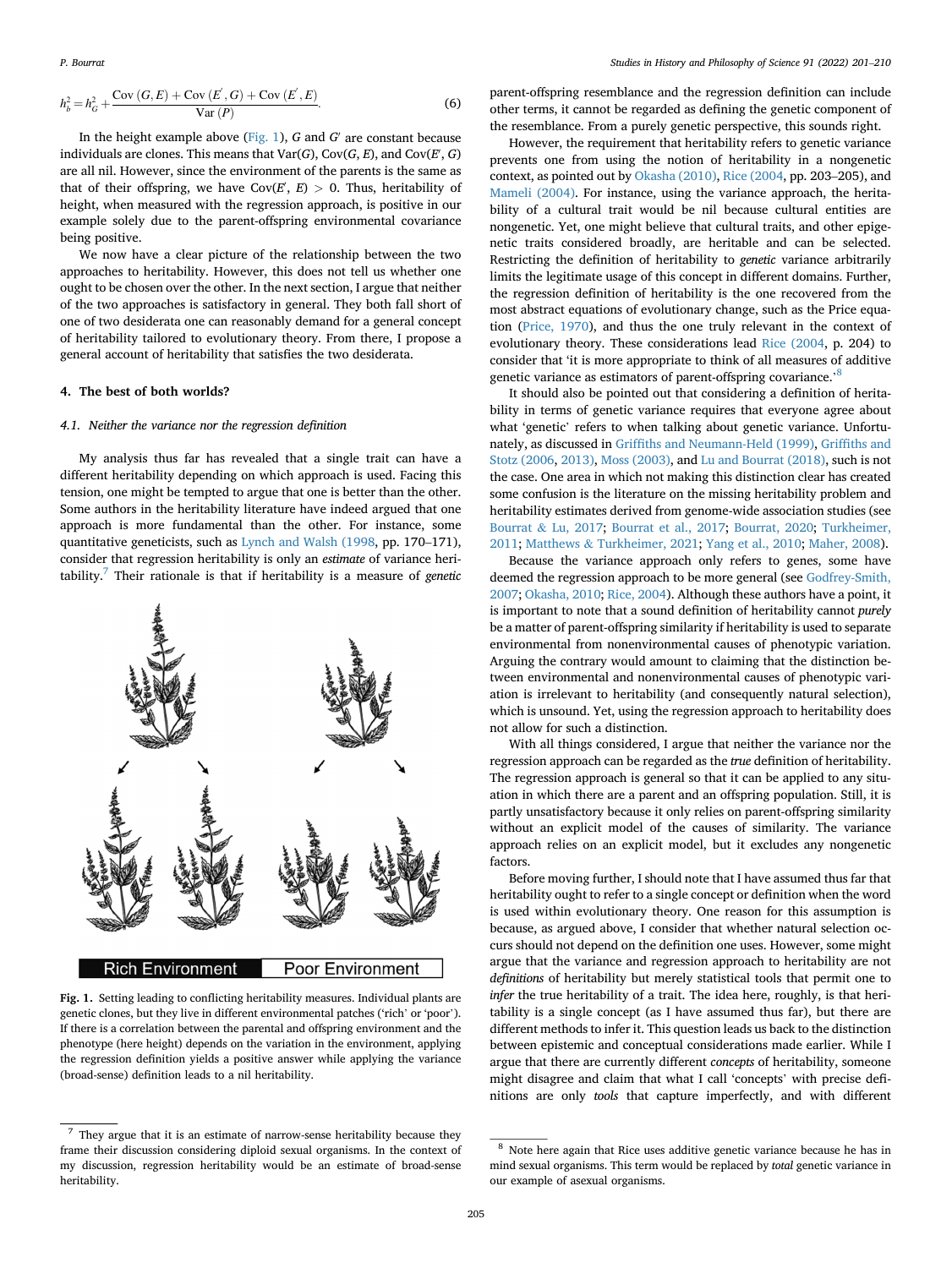imperfections, a single concept. However, I disagree with this 'pragmatic' position. As mentioned above, the regression approach does not refer to genes or any factor in particular, while the variance approach does so explicitly. Both approaches have thus different referents. I assume that a single referent corresponds to a single concept.

Another position, seemingly compatible with what I have argued so far, might be to claim that, because the two definitions of 'heritability' have different referents, there cannot be a unified concept of heritability. In principle, I have no dispute with this pluralist approach. One might want to use the word 'heritability' in different contexts for different purposes. However, I consider that within a single field or area of research, and particularly in evolutionary theory, the word 'heritability' ought to correspond to a single concept. As I illustrated above with the plant example and quotes from prominent evolutionary theorists, this is not so, and this lack of unity can be the source of tension about whether natural selection operates in a population. Some might be comfortable with this idea. I am not, and as I show below, a general definition of heritability that yields a unique answer as to whether natural selection operates in a population exists.

#### 4.2. Two desiderata for heritability

Faced with the inadequacies of both the variance and the regression approach to capture a general definition of heritability within evolutionary theory, we can delineate two desiderata for such a definition:

- 1. General applicability—that is, applicability beyond genetics (satisfied by the regression but not the variance approach).
- 2. Separability of the causes of resemblance—that is, an explicit model for separating environmental from other causes of phenotype: namely, causes that can be attributed to the entities studied rather than their environment (satisfied by the variance but the not the regression approach).

In this section, I develop a framework that allows for a definition satisfying both desiderata. To do so, let us start by defining the phenotype, P, of an entity, as the outcome of two additive and independent types of factor, namely intrinsic factors,  $I$ , and extrinsic factors,  $E$ . These two assumptions guarantee that, at the population, there is no statistical interaction between  $I$  and  $E$  and the two variables are not correlated. Formally, we have:

<span id="page-5-3"></span>
$$
P = I + \mathcal{L}.\tag{7}
$$

Mutatis mutandis, we define the average offspring phenotype, P', as:

$$
P^{'} = I^{'} + \mathcal{L}^{'}.
$$
 (8)

What do I mean by 'intrinsic' and 'extrinsic' factors? The distinction between intrinsic and extrinsic properties is seemingly intuitive, yet difficult to define precisely in metaphysics [\(Marshall, 2016;](#page-9-47) [Weatherson](#page-9-48) & [Marshall, 2017](#page-9-48)). Following and updating the work of [Godfrey-Smith](#page-9-49) [\(2009\)](#page-9-49) and [Bourrat \(2015a](#page-8-5), [2017](#page-8-6), [2019a\)](#page-8-7) on a different but related topic, I will use the distinction pragmatically. This should not be taken, however, as meaning that this pragmatic version of the distinction is easy to pin down. We will see in the next section that some difficulties surrounding a generalised and causal concept of heritability are due pre-cisely to the difficulties with capturing this distinction.<sup>[9](#page-5-0)</sup>

By 'intrinsic factor,' I mean any property of an entity that does not depend on the existence and arrangement of other things (including

other entities). Thus, an extrinsic factor, by deduction, is a property that depends on the existence or arrangement of other things. By 'depen-dence,' I mean here both supervenience and causal dependence.<sup>[10](#page-5-1)</sup> Intrinsic and extrinsic factors permit us to distinguish properties that should be attributed to the entities studied from those that should be regarded as part of their environment.

That said, I use the distinction in a relative sense. This is so because, in a strict or absolute sense, there are no intrinsic properties of entities that are part of evolving populations, as I defined them. Why? Notice that for any member of a lineage to have any phenotype, they depend on the existence of at least one parent. Further, at any point in time, any biological individual requires some resources to survive and exhibit a phenotype. Thus, any biological phenotype depends on the existence of some resources. Therefore, an absolute notion of intrinsically is a nonstarter: any property of a biological entity is an extrinsic property. This last remark is related to the point made in Section [2](#page-1-5) about the interactionist consensus—namely, that when a trait is said to be entirely 'genetic' or 'environmental,' it does not mean that an individual bearing this trait could have no genes or live in no environment.

Although we cannot define an intrinsic property in an absolute sense, we can define it in a relative sense as follows. An intrinsic property is one that does not depend on the arrangement and existence of other things differently than it does for any other entity of the population considered, which is equivalent to a ceteris paribus clause. This notion is relative because the same property might be considered as intrinsic or extrinsic depending on the parameters of a population. Mutatis mutandis, a relative extrinsic property is an entity's property that depends on the arrangement and existence of other things differently than it does for any other entity of the population considered. $\frac{1}{1}$ 

To illustrate the difference between intrinsic and extrinsic relative properties, let us assume a population in which every individual is composed of a certain percentage of water. Although the availability of water might vary in different environments, suppose that the value observed in all members of this population in normal conditions does not vary within this range of conditions. In this population, the property 'water composition' is a (relative) intrinsic property following my definition. Although each individual depends on the presence of water in the environment to survive, the water composition of an individual is not sensitive to the amount of water in a normal environment. It is not an absolute intrinsic property because, in conditions in which there is little water or no water, a plant's water composition would be impacted by the lack of water in the environment. In a population in which there are dramatic variations in water availability, water composition would be considered as an extrinsic property.

The distinction between (relative) intrinsic and extrinsic properties permits us to define in general terms (i.e., not gene-centred) a model in which intrinsic properties influencing a phenotype are those properties that should be associated with heritability. In contrast, extrinsic properties should be excluded from the definition of heritability. Of course, the genotype of an individual is one of its intrinsic properties.

From the explicit model presented in Equations [\(7\) and \(8\),](#page-5-3) we can input these expressions in the regression definition of heritability (Equation  $(3)$ ). Assuming *I* and *E* are independent, we have:

$$
h_b^2 = \frac{\text{Cov} (I' + \mathcal{L}', I + \mathcal{L})}{\text{Var}(P)}.
$$
 (9)

<span id="page-5-0"></span> $9$  Note that [Taylor \(2012\)](#page-9-50) provides a 'gene-free' definition of heritability using the classical tools of quantitative genetics. In doing so, Taylor demonstrates some abuse of language when the terms 'genetic' and 'environmental' variance are used in these disciplines, while no genes need to be postulated to derive the equations.

<span id="page-5-1"></span><sup>&</sup>lt;sup>10</sup> In that sense, I depart from some accounts of intrinsic properties in metaphysics, in which intrinsicality is independent of supervenience and causal dependence (see [Marshall, 2016](#page-9-47)).

<span id="page-5-2"></span><sup>&</sup>lt;sup>11</sup> [Northcott and Piccinini \(2018\)](#page-9-51), in the context of the debate over acquired versus innate characteristics, use the notion of intrinsic factor at the time of origin to characterize an innate factor. By 'intrinsic', they mean 'inside the organism.' Although the framework they derive from it partially overlaps with the notion of relative intrinsic property proposed here, it bears some differences.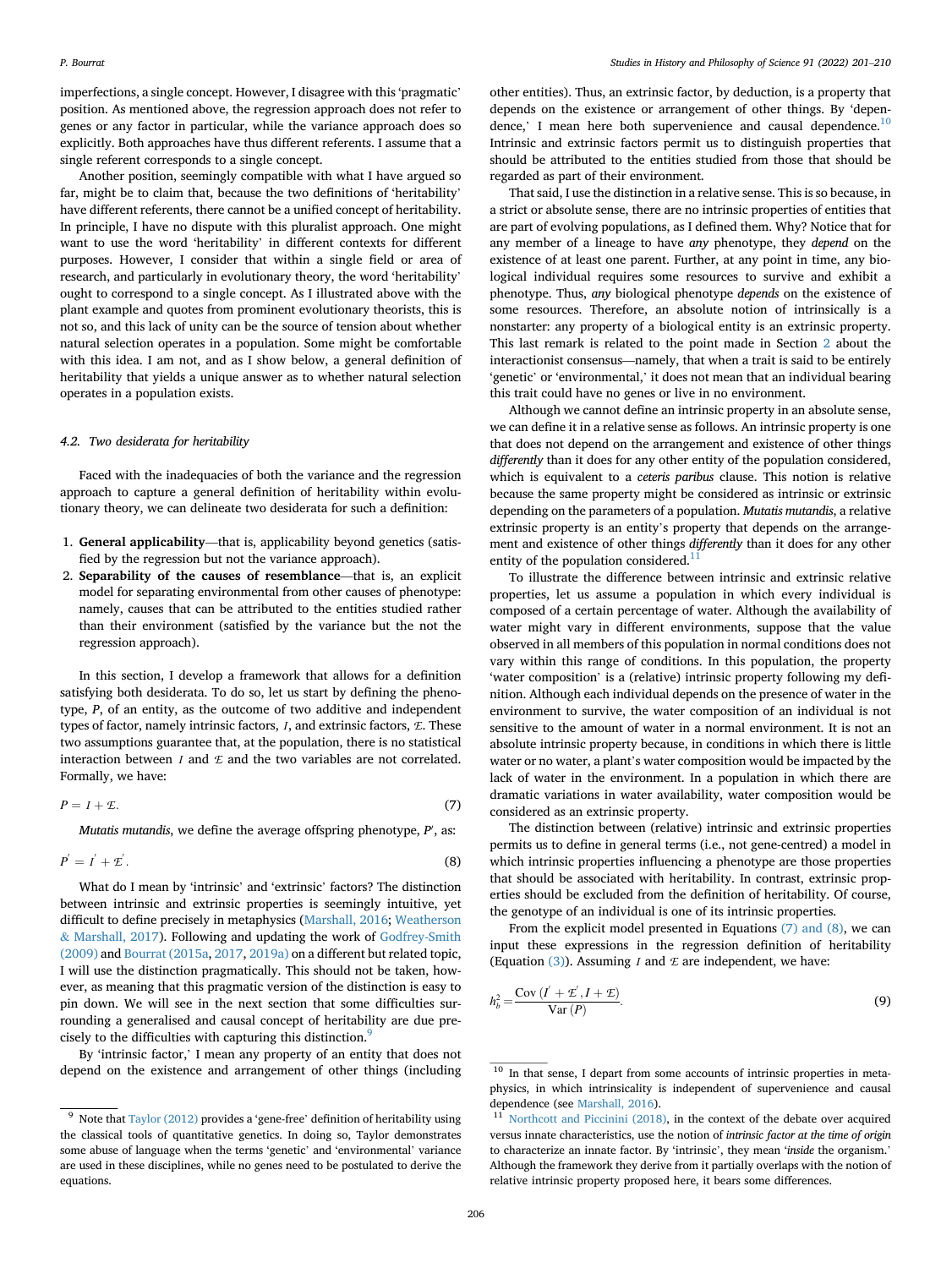### Once developed, we have:

$$
h_b^2 = \frac{\text{Cov} (I', I) + \text{Cov} (I', \mathcal{I}) + \text{Cov} (\mathcal{I}', I) + \text{Cov} (\mathcal{I}', \mathcal{I})}{\text{Var}(P)}.
$$
(10)

Following the reasoning above on the intrinsic/extrinsic distinction, only intrinsic properties can be associated with heritability so that we can safely eliminate the fourth term of the numerator since it concerns only extrinsic properties. Further, since intrinsic and extrinsic properties are assumed to be independent, this means that the two covariance terms Cov  $(I', \mathcal{E})$ , and Cov  $(\mathcal{E}', I)$  are nil. Finally, the covariance between the average intrinsic character of the offspring and the intrinsic character of the parent can be rewritten, following the least square theory (see [Lynch](#page-9-1) & [Walsh, 1998\)](#page-9-1), as the regression coefficient of average offspring intrinsic character on parental intrinsic character times the variance in parental intrinsic character, so that Cov  $(I', I) = \beta_{I'I}$ Var  $(I)$ .

From there, we can define the heritability of a trait as:

<span id="page-6-1"></span>
$$
h^{2} = \beta_{I^{'}I} \frac{\text{Var}(I)}{\text{Var}(P)}.
$$
\n(11)

The term  $\beta_{I|I}$  measures the extent to which the intrinsic properties of the entities of a population are passed on to the next generation. Note that this term can be further decomposed in a number of factors such as DNA, epigenetic marks, and so forth. If all factors are passed on perfectly, as is the case (or nearly so) with genetic material in the case of asexual organisms, then  $\beta_{I|I} = 1$ . What is true of genes in modern organisms might, however, not have been true in the deep past or for other inheritable intrinsic factors, such as epigenetic factors. Thus, one can expect that, generally,  $\beta_{I|I} \neq 1$ 

Equation [\(11\)](#page-6-1) satisfies the two desiderata of general applicability and separability of the causes of resemblance outlined at the beginning of this section. It is not overly restrictive like the classical variance approach that precludes cultural traits and traits that depend on nongenetic intrinsic factors from having a non-nil heritability. Yet, it relies on an explicit model for separating environmental from nonenvironmental causes of phenotype based on the intrinsic/extrinsic property distinction. Recall that the lack of an explicit model is the main lacuna of the regression approach.

Returning to the example presented in [Fig. 1,](#page-4-1) what is the heritability of height in this example following the definition of heritability presented in Equation [\(11\)?](#page-6-1) Recall that, following the variance approach, heritability is nil in this example because there is no genetic variation, but that it is positive following the regression approach because a correlation between parental and offspring environmental richness exists. This covariance (because it refers to extrinsic properties of individuals at both generations) is not part of the definition in Equation [\(11\)](#page-6-1); thus, heritability should be considered nil in this example.

Despite Equation [\(11\)](#page-6-1) representing a general way to approach the concept of heritability, it relies on a strong assumption—namely, that intrinsic and extrinsic factors are independent. In other words, it relies on the assumption that there is no causal influence between intrinsic and extrinsic properties of the objects studied. What if this assumption is relaxed? In the next section, I show that this creates some difficulties for computing heritability and propose a solution to it.

# <span id="page-6-0"></span>5. Dependence between intrinsic and extrinsic properties

The definition of heritability proposed in Equation [\(11\)](#page-6-1) assumes a model in which  $I$  and  $E$  are independent. When we relax this assumption (i.e., when we allow for them to covary), a potential problem emerges for this equation to represent an adequate definition of heritability. The problem is that we cannot assume anymore that the terms  $Cov(I, E')$ and Cov  $(\mathcal{E}, \mathcal{E}')$  are nil in Equation [\(11\).](#page-6-1) Should we include or exclude these covariance terms in our general definition of heritability?

Before answering this question, let us first talk about the term Cov  $(E,$  $I$ ), which we will consider nil even when I and  $E$  are not independent.

Recall that, following the intrinsic/extrinsic distinction proposed in the previous section, properties that vary as the result of environmental change are never considered intrinsic. They are, by definition, extrinsic. Thus, any causal influence from  $E$  to  $I'$  is, by definition, nil, <sup>12</sup> assuming that intrinsic properties are defined such that they do not vary under changes in the extrinsic properties of the parental entities. This means that any non-nil Cov  $(E, I')$  term would have to be spurious (i.e., purely coincidental or due to other factors in the background). However, the intrinsic properties of the parent can have a causal influence on extrinsic properties of their offspring. This influence could manifest in both Cov  $(I, \mathcal{L}')$  and Cov  $(\mathcal{L}, \mathcal{L}')$ . To assess whether these terms should be included in the heritability definition, we should know the causal origin of the covariance. Following our distinction between intrinsic and extrinsic properties, any covariance between variables at the two generations involving an extrinsic property with a causal origin in *I* should be included in the heritability definition. In contrast, any covariance with a causal origin in  $E$  should be excluded. There are at least three ways by which intrinsic properties can lead to a non-nil inter-generational covariance involving extrinsic properties (see the causal graph in [Fig. 2](#page-6-3) inspired by path analysis $^{13}$  first proposed by [Wright, 1921\)](#page-9-52): 1) some parental intrinsic properties influence some offspring extrinsic properties that, in turn, influence the offspring phenotype (red pathway in [Fig. 2](#page-6-3)); 2) some parental extrinsic properties influenced by some parental intrinsic properties influence some offspring extrinsic properties, which, in turn, influence the offspring phenotype (blue pathway in [Fig. 2](#page-6-3)); and 3) some offspring extrinsic properties influenced by offspring intrinsic properties influence the offspring phenotype in the same way as the parental phenotype is influenced by extrinsic properties with a parental intrinsic influence (green dashed double-headed arrow in [Fig. 2\)](#page-6-3).<sup>[14](#page-6-5)</sup>

Based on these considerations, we can now define a parental phenotype  $P$  as the outcome of three causes:

<span id="page-6-3"></span>
$$
P = I + \mathcal{L}_i + \mathcal{L}_e, \tag{12}
$$



Fig. 2. Causal graph representing three pathways involving a dependence between intrinsic and extrinsic factors between two generations. Each of these dependencies potentially leads to a non-nil inter-generational parent-offspring covariance. Full arrows represent causal relationships (including transmission of factors, such as genetic transmission). The green dashed arrow represents the correlation between extrinsic factors at the parental generation influenced by intrinsic parental factors and extrinsic properties at the offspring generation influenced by intrinsic offspring factors. See main text for explanation.

<span id="page-6-2"></span><sup>&</sup>lt;sup>12</sup> The causal influence from  $I'$  to  $E$  is also nil since causes always precede their effects.

<span id="page-6-4"></span><sup>&</sup>lt;sup>13</sup> This causal graph is inspired by the causal graphs presented by [Otsuka](#page-9-53) [\(2016\)](#page-9-53), who also proposes an introduction to path analysis.

<span id="page-6-5"></span><sup>&</sup>lt;sup>14</sup> Strictly speaking, this arrow would not be part of a causal graph; it is simply in the figure to illustrate the correlation.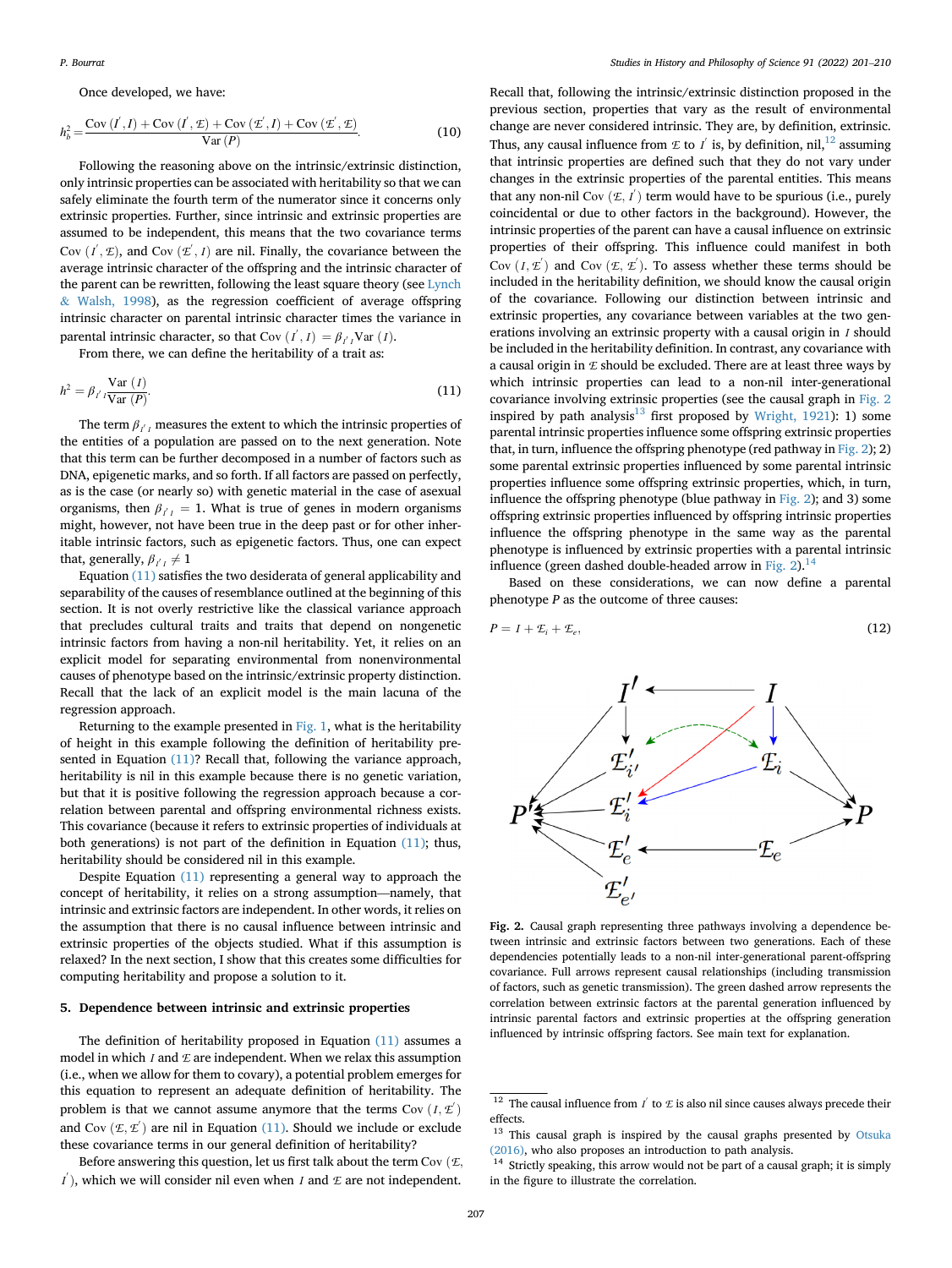where  $E_i$  and  $E_e$  are extrinsic properties that have an intrinsic and extrinsic causal origin, respectively.<sup>1</sup>

Mutatis mutandis, we define the average offspring phenotype as:

$$
P' = I' + \mathcal{L}'_i + \mathcal{L}'_e + \mathcal{L}'_t' + \mathcal{L}'_e',
$$
\n(13)

where  $\mathcal{L}'_{i'}$  and  $\mathcal{L}'_{e'}$  are the offspring extrinsic properties that have a parental intrinsic and extrinsic causal origin, respectively.

Implementing these terms in (10), we have:

<span id="page-7-1"></span>
$$
h_b^2 = \frac{\text{Cov}\left(I' + \mathcal{L}_i' + \mathcal{L}_e' + \mathcal{L}_i' + \mathcal{L}_e', I + \mathcal{L}_i + \mathcal{L}_e\right)}{\text{Var}(P)}.
$$
(14)

From there, we assume that I and its direct influence  $\mathcal{L}_i$  are independent of  $\mathcal{L}'_e$  and  $\mathcal{L}'_{e'}$  since, by definition, the latter terms are influenced by extrinsic properties. We also assume that  $I$  is independent of  $\mathcal{L}_{i^{'}}^{\prime},$  since the latter is, by definition, only influenced by offspring intrinsic properties. Further, following the definition of an intrinsic property, we assume that  $\mathcal{I}_i$  is independent of  $I^{'}$  and of its direct influence  $\mathcal{I}_{i^{'}}'$  because, as noted above, the environment (extrinsic to the organism) cannot influence an intrinsic property (and, consequently, its effects). Finally, we discount any covariance term involving an extrinsic causal origin (i.e.,  $\mathcal{E}_e$ ,  $\mathcal{E}'_e$ , and  $\mathcal{E}'_e$ ). This is so to satisfy the desideratum of separability of causes of resemblance, which is not satisfied by the regression approach. With these assumptions, once Equation  $(14)$  is developed, we obtain a general definition of heritability as:

<span id="page-7-5"></span>
$$
h^{2} = \frac{\text{Cov}(I', I) + \text{Cov}(\mathcal{L}'_{i}, I) + \text{Cov}(\mathcal{L}'_{i}, \mathcal{L}_{i}) + \text{Cov}(\mathcal{L}'_{i}, \mathcal{L}_{i})}{\text{Var}(P)}.
$$
(15)

Transforming covariances into regressions, we get:

<span id="page-7-6"></span>
$$
h^{2} = \frac{\beta_{i'I} \text{Var}(I) + \beta_{x'_{i}I} \text{Var}(I) + \beta_{x'_{i}E} \text{Var}(\mathcal{E}_{i}) + \beta_{x'_{i}x_{i}} \text{Var}(\mathcal{E}_{i})}{\text{Var}(P)}.
$$
(16)

The first term on the right-hand side of this equation represents the part of the parent-offspring regression for the phenotype due to the parental intrinsic properties being transmitted to offspring such as genes. It captures the black arrow from *I* to *I* $\,$  in [Fig. 2.](#page-6-3) The second term on the right-hand side represents the part of the parent-offspring regression due to the direct influence of parental intrinsic properties on offspring extrinsic properties. It captures the red path in [Fig. 2.](#page-6-3) The third term on the right-hand side represents the part of the parentoffspring regression due to the indirect effect of parental extrinsic properties under the influence of intrinsic properties on offspring extrinsic properties. It captures the blue path in [Fig. 2](#page-6-3). Finally, the fourth term on the right-hand side represents the part of the parentoffspring regression due to the extrinsic properties under intrinsic influence reoccurring between the two generations due to the transmission of intrinsic properties. It captures the green double-headed dashed arrow in [Fig. 2.](#page-6-3)

To illustrate a causal influence  $I \rightarrow \mathcal{L}_i'$  (red pathway in [Fig. 2\)](#page-6-3) that would manifest as Cov  $(I, \underline{\mathcal{L}}') \neq 0$ , let us take the example presented in [Fig. 1](#page-4-1) and modify it slightly. We could imagine now that, when a plant develops, it changes the soil composition, for instance, because its leaves fall and are then degraded. In turn, this changes the richness of the environment, but only after one generation since it takes time to degrade the leaves. $16$  We could further imagine that there is variation between different plants in the way they modify the offspring environment due to some intrinsic factors (including genetic ones). For

instance, some leaves could be richer in the amount of an essential nutrient for plant growth, or contain a toxin that eliminates competition. In this case, a parent-offspring resemblance due to this difference should be considered as heritable. Why? Because the causal origin of the covariance is intrinsic.<sup>[17](#page-7-3)</sup>

To illustrate the covariance due to the causal influence of intrinsic properties on the environment at both the parental and the offspring generation,  $I \rightarrow \mathcal{I}$  and  $I \rightarrow \mathcal{I}$ , respectively (green dashed doubleheaded arrows representing the covariance in [Fig. 2](#page-6-3)), that would manifest as  $Cov(\mathcal{E}, \mathcal{E}') \neq 0$ , we can take again the example presented in [Fig. 1.](#page-4-1) However, now imagine that the leaves degrade at a much faster rate so that a plant can benefit from some of the nutrients before reproducing and, thus, have a different phenotype from the one it would have had, had the nutrients coming from leaf degradation not been taken into consideration. Assuming that the offspring of the plant are endowed with the same intrinsic material, they would also produce the same change in soil composition and phenotypic effects. Had only the differences in phenotype made by the intrinsic properties directly on phenotype been taken into consideration at both the parental and offspring generation, the heritability value obtained would have been lower.

Finally, to illustrate a causal influence  $I \rightarrow \mathcal{L}_i \rightarrow \mathcal{L}'_i$  (blue pathway in [Fig. 2](#page-6-3)) that would also manifest as  $Cov(\mathcal{L}, \mathcal{L}') \neq 0$ , we could imagine (as previously) that the leaves degrade at a much faster rate and lead to a change in the plant's height. However, another effect would also be that the leaves attract earthworms, which further change the properties of the soil only after one generation, leading to a positive parent-offspring environment covariance.

These thought experiments are consistent with recent findings. Some plant ecologists have indeed found that the litterfall of some species of trees can modify the soil composition in a way that leads to favourable conditions for the trees of that species ([Bigelow](#page-8-8) & [Canham, 2015](#page-8-8); [Olson,](#page-9-54) [2019\)](#page-9-54). It has also been argued that this type of interaction could be under selection pressure [\(Schweitzer et al., 2018](#page-9-55)).

These examples connect with the literature on niche construction ([Odling-Smee et al., 2003](#page-9-56)), developmental systems theory [\(Oyama et al.,](#page-9-57) [2003\)](#page-9-57), and the extended evolutionary synthesis [\(Laland et al., 2014](#page-9-58), see also; [Mameli, 2004](#page-9-34)). Two aims of these approaches are i) to move away from a purely gene-centred approach to evolutionary theory, and ii) to take into account the multigenerational interactions between an organism and its environment. My definition of heritability in terms of intrinsic and extrinsic properties is consistent with i. The multigenerational covariance effects on phenotype of intrinsic properties by environmental mediation is consistent with ii.

I should also mention that my definition is consistent with the framework on indirect genetic effects (IGEs) in quantitative genetics. This framework permits us to account for heritability components by considering that some of the causes leading to phenotypic variation can be indirect: that is, due to the interactions of individuals with their environment (potentially across multiple generations).<sup>[18](#page-7-4)</sup> These components of heritability are classically not accounted for when traditional estimates of heritability are used (See [Walsh and Lynch 2018,](#page-9-59) chap. 22. for a review of the literature on IGEs, see also [Bijma 2011\)](#page-8-9) Using the intrinsic/extrinsic distinction, some intrinsic effects are indirect. In situations of covariance between intrinsic and extrinsic factors, the indirect effects of intrinsic factors should be accounted for as, I have argued.

In the next section, I show that, surprisingly, my approach can also be relevant to another area: namely, microbiome research.

<span id="page-7-0"></span> $^{15}\,$  Note that this decomposition neglects the possible extrinsic influence originating from intrinsic factors of generations anterior to the parental generation. I will consider that they are negligible here.

<span id="page-7-3"></span> $17$  Similar considerations are developed in [Lynch and Bourrat \(2017\)](#page-9-8) in the context of the variance approach to heritability and gene-environment correlations.

<span id="page-7-4"></span><sup>&</sup>lt;sup>18</sup> That the individuals of a population interact does not imply that this would translate as a statistical interaction. For more details on the distinction between these two notions of interaction, see [Tabery \(2014\)](#page-9-7).

<span id="page-7-2"></span><sup>&</sup>lt;sup>16</sup> Of course, the delay could be longer or shorter, as we shall see.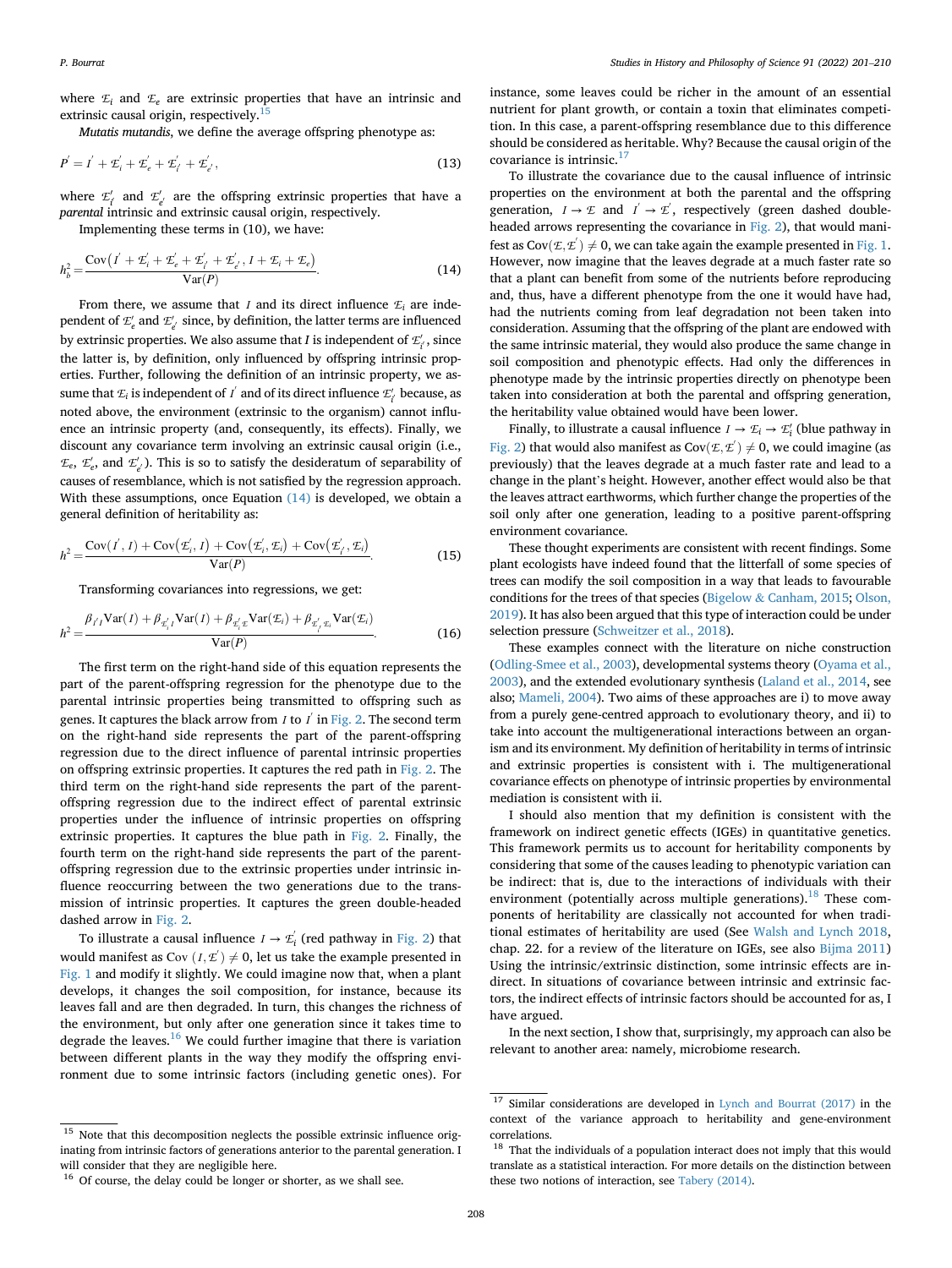# 6. Heritability & the microbiome

In recent years, whether the gut microbiome (including of humans) should be regarded as part of the environment of a multicellular organism or as constituting, together with a multicellular organism, an individual that can be regarded as a unit of selection (a holobiont) has been debated in both the biological and philosophical literature (see, for instance [Skillings, 2016;](#page-9-60) [Bordenstein](#page-8-10) & [Theis, 2015](#page-8-10); [Rosenberg](#page-9-61) & [Zilber-Rosenberg, 2016](#page-9-61); [Moran](#page-9-62) & [Sloan, 2015](#page-9-62); [Douglas](#page-9-63) & [Werren, 2016;](#page-9-63) [Gilbert et al., 2012](#page-9-64); [Roughgarden et al., 2017;](#page-9-65) [Lloyd](#page-9-66) & [Wade, 2019](#page-9-66)). I will not participate here in the debate, although my views on this matter can be found in [Bourrat and Grif](#page-9-67)fiths (2018). Rather, what interests me here is whether the potential effects of the microbiome on complex traits of the host should be regarded as heritable (for a review on the potential influence of microbiome composition on numerous human-health traits, see [Gilbert et al., 2016](#page-9-68)).

Before proceeding, it should be noted that microbiome research is a young discipline. This means that many of its findings will likely be challenged one way or another in the coming years as new and more robust data is collected.

The question of the heritability of microbial composition effects and related questions have been asked by several authors. Some consider that the effects of the microbiome on the host's traits should be included in heritability measures (e.g., [Sandoval-Motta et al., 2017;](#page-9-69) [van Opstal](#page-9-70) & [Bordenstein, 2015](#page-9-70)). Others disagree (e.g., [Douglas et al., 2020\)](#page-9-71), arguing that a substantial part of microbiome composition is driven by environmental factors (for a recent study, see [Rothschild et al., 2018\)](#page-9-72). Yet, others consider that microbiome composition is itself a complex human trait (e.g., [Goodrich et al., 2017](#page-9-73)) partly under the influence of the host genotype. Faced with these conflicting views about the role of microbiome composition on host traits, how should we conceive of microbiome composition associated with phenotypic variation in light of the foregoing analysis?

First, when asking whether microbiome composition is heritable, one needs to know whether the microbiome is considered as intrinsic or extrinsic to the host. To this question, there is, in general, no right or wrong answer for, recall, this distinction is ultimately a relative one within the context of biology. This choice must be made by the researchers involved in this field on an individual basis grounded in some independent considerations. For some species, we have good reasons to lump together a multicellular organism and its microbiome into a single entity or individual—namely, when the two entities represent a functional unit and the association is obligatory and specific. With other species, it is much less clear what the benefits would be in doing so (see [Bourrat](#page-9-67) & Griffi[ths, 2018](#page-9-67)).

In any case, a lack of agreement between researchers on whether the microbiome should be considered as an intrinsic part of the entities forming a population in a particular case will render impossible a comparison of the heritability of different traits obtained from these researchers. This is so because the measure obtained would not abide by the same conventions for what is considered as intrinsic and extrinsic. This point, I believe, has previously been underappreciated. Equation [\(15\)](#page-7-5) and the relevance of the distinction between intrinsic and extrinsic factors in a general definition of heritability permits us to acknowledge this point better.

If the microbiome is considered intrinsic (and is passed on across the generations of the multicellular organism), host phenotypic differences made by the microbiome ought to be included in the heritability value. If, on the contrary, the microbiome is considered extrinsic to the host, there are two sets of possible situations to consider. In the first set, microbiome composition is correlated with and caused by some intrinsic properties of the host. In such cases, even though the microbiome is extrinsic to the individuals of the population, the difference it makes to the phenotype should be included in the heritability value via the terms  $\beta_{\mathcal{I}'_i \mathcal{I}_i}$ Var $(\mathcal{I}_i)$  and  $\beta_{\mathcal{E}'_i,\mathcal{E}_i}$ Var $(\mathcal{E}_i)$  of Equation [\(16\).](#page-7-6) In the second type of situation, the i

covariance between extrinsic properties across generations does not have an intrinsic origin. In such situations, the differences made should not be considered as heritable.

The analysis provided here highlights the point that, without a clear causal model, a heritability value for a trait in which microbiome composition is involved will generally be meaningless. The model based on the extrinsic/intrinsic distinction proposed here could represent a general framework that permits different researchers to use a common set of conventions and clearly assess where any of their disagreement(s) lies.

Further, having a clear causal model could be beneficial for interventions, including in humans. If microbiome composition is mostly driven by environmental factors (e.g., diet) that are independent of any intrinsic factors, it will likely be more effective to intervene on these factors in the long term than if microbial composition depends on the host's intrinsic properties (e.g., its genome).

#### 7. Conclusion

The main goal of this paper was to propose a definition of heritability that satisfies two desiderata for it to be consistent within the field of evolutionary theory. The first desideratum is that the notion of heritability should be applicable beyond classical biological situations. The second is that it should rely on a distinction between environmental causes and causes that are attributed to the entities bearer of the phenotype. After having presented the two classical approaches (variance and regression) to heritability used in evolutionary theory, I showed that each can only meet one of the two desiderata. I then proposed a general model based on a pragmatic distinction between intrinsic and extrinsic properties that satisfies both desiderata. From there, I discussed the difficulties associated with cases involving a correlation between intrinsic and extrinsic properties and proposed a way to deal with these cases. Finally, I showed the relevance of my analysis and definition in a concrete biological context, namely, the heritability of complex traits influenced by the microbiome composition.

#### Acknowledgments

I thank two anonymous reviewers and the editors of this special issue —in particular, Davide Serpico and Kate Lynch—for their constructive feedback. Finally, I thank Marianne McAllister who proofread the manuscript.

#### References

- <span id="page-8-8"></span>Bigelow, S. W., & Canham, C. D. (2015). Litterfall as a niche construction process in a northern hardwood forest. Ecosphere, 6(7), art117. [https://doi.org/10.1890/ES14-](https://doi.org/10.1890/ES14-00442.1) [00442.1](https://doi.org/10.1890/ES14-00442.1)
- <span id="page-8-9"></span>Bijma, P. (2011). A general definition of the heritable variation that determines the potential of a population to respond to selection. Genetics, 189(4), 1347–1359. <https://doi.org/10.1534/genetics.111.130617>
- <span id="page-8-10"></span>Bordenstein, S. R., & Theis, K. R. (2015). Host biology in light of the microbiome: Ten principles of holobionts and hologenomes. PLoS Biology, 13(8), Article e1002226. <https://doi.org/10.1371/journal.pbio.1002226>
- <span id="page-8-3"></span>[Bourrat, P. \(2014\). From survivors to replicators: Evolution by natural selection revisited.](http://refhub.elsevier.com/S0039-3681(21)00175-8/sref4) [Biology and Philosophy, 29](http://refhub.elsevier.com/S0039-3681(21)00175-8/sref4)(4), 517–[538.](http://refhub.elsevier.com/S0039-3681(21)00175-8/sref4)
- <span id="page-8-5"></span>[Bourrat, P. \(2015a\). Distinguishing natural selection from other evolutionary processes in](http://refhub.elsevier.com/S0039-3681(21)00175-8/sref5) [the evolution of altruism.](http://refhub.elsevier.com/S0039-3681(21)00175-8/sref5) Biological Theory, 10(4), 311–[321.](http://refhub.elsevier.com/S0039-3681(21)00175-8/sref5)
- <span id="page-8-4"></span>Bourrat, P. (2015b). How to read 'heritability' [in the recipe approach to natural selection.](http://refhub.elsevier.com/S0039-3681(21)00175-8/sref6) [The British Journal for the Philosophy of Science, 66](http://refhub.elsevier.com/S0039-3681(21)00175-8/sref6)(4), 883–[903](http://refhub.elsevier.com/S0039-3681(21)00175-8/sref6).
- <span id="page-8-6"></span>[Bourrat, P. \(2017\). Explaining drift from a deterministic setting.](http://refhub.elsevier.com/S0039-3681(21)00175-8/sref7) Biological Theory, 12(1), [27](http://refhub.elsevier.com/S0039-3681(21)00175-8/sref7)–[38](http://refhub.elsevier.com/S0039-3681(21)00175-8/sref7).
- <span id="page-8-7"></span>[Bourrat, P. \(2019a\). In what sense can there be evolution by natural selection without](http://refhub.elsevier.com/S0039-3681(21)00175-8/sref8) perfect inheritance? [International Studies in the Philosophy of Science, 32](http://refhub.elsevier.com/S0039-3681(21)00175-8/sref8)(1), 39–[77.](http://refhub.elsevier.com/S0039-3681(21)00175-8/sref8)
- <span id="page-8-2"></span>Bourrat, P. (2019b). Variation of information as a measure of one-to-one causal specificity. European Journal for Philosophy of Science, 9(1), 11. [https://doi.org/](https://doi.org/10.1007/s13194-018-0224-6) [10.1007/s13194-018-0224-6](https://doi.org/10.1007/s13194-018-0224-6)
- <span id="page-8-1"></span>Bourrat, P. (2020). Causation and single nucleotide polymorphism heritability. Philosophy of Science, 87(5), 1073–1083. <https://doi.org/10.1086/710517>
- <span id="page-8-0"></span>Bourrat, P. (2021). Heritability, causal influence and locality. Synthese, 198(7), 6689–6715. <https://doi.org/10.1007/s11229-019-02484-3>